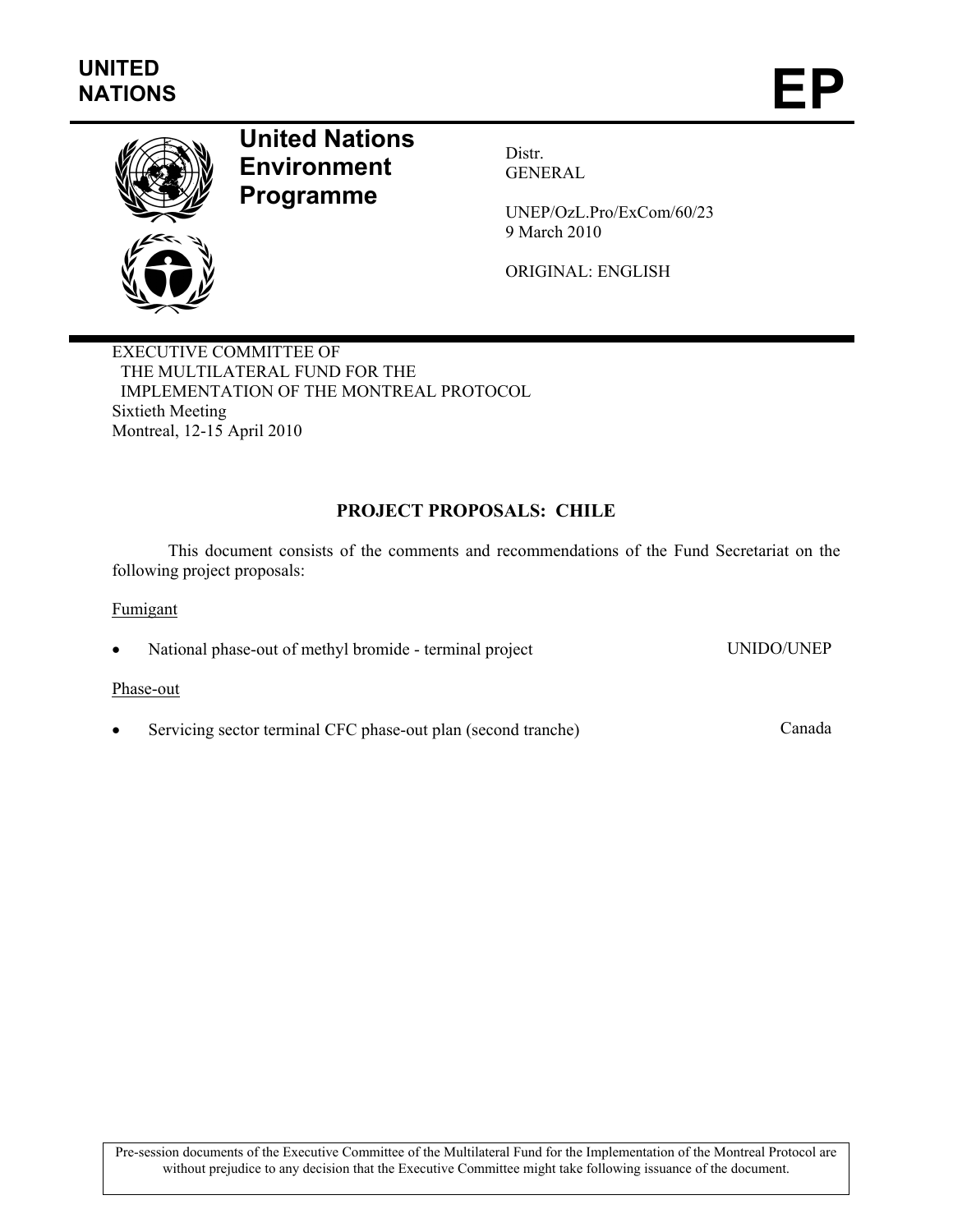# **PROJECT EVALUATION SHEET – NON-MULTI-YEAR PROJECT CHILE**

#### **PROJECT TITLE(S) BILATERAL/IMPLEMENTING AGENCY**

National phase-out plan of methyl bromide – terminal project UNIDO/UNEP

**NATIONAL CO-ORDINATING AGENCY** National Commission for the Environment (CONAMA)/Ministry of the Environment

# **LATEST REPORTED CONSUMPTION DATA FOR ODS ADDRESSED IN PROJECT A: ARTICLE-7 DATA (ODP TONNES, 2008, AS OF FEBRUARY 2010)**

Annex E, MB 164.4

### **B: COUNTRY PROGRAMME SECTORAL DATA (ODP TONNES, 2008, AS OF FEBRUARY 2010)**

| $_{\rm ODS}$ | Subsector/quantity | Subsector/quantity  | Subsector/<br>/quantity | Subsector/quantity |
|--------------|--------------------|---------------------|-------------------------|--------------------|
| МE           | ∩D¢                | '64.<br>IPS.<br>Non |                         |                    |

# **CFC consumption remaining eligible for funding (ODP tonnes)** n/a

| <b>CURRENT YEAR BUSINESS PLAN</b> | Funding US \$ | Phase-out ODP |
|-----------------------------------|---------------|---------------|
| <b>ALLOCATIONS</b>                |               | tonnes        |
|                                   | .612,500      | 120           |

| <b>PROJECT TITLE:</b>                               |                              |
|-----------------------------------------------------|------------------------------|
| ODS use at enterprise (ODP tonnes):                 | 170                          |
| ODS to be phased out (ODP tonnes):                  | 170                          |
| ODS to be phased in (ODP tonnes):                   | N/A                          |
| Project duration (months):                          | 48                           |
| Initial amount requested (US \$):                   | 2,210,627                    |
| Final project costs (US \$):                        |                              |
| <b>Incremental Capital Cost:</b>                    | 1,580,197                    |
| Contingency $(10\%)$ (*):                           | 150,720                      |
| <b>Incremental Operating Cost:</b>                  |                              |
| Total Project Cost (UNIDO): 1,657,917               | 1,730,917                    |
| Total Project Cost (UNEP):<br>73,000                |                              |
|                                                     |                              |
| Local ownership $(\%)$ :                            | 100                          |
| Export component $(\% )$ :                          | N/A                          |
| Requested grant (US \$):                            | 1,730,917                    |
| Cost-effectiveness (US \$/kg)*:                     | 10.52                        |
| Implementing agency support cost (US \$):           | 133,834                      |
| Total cost of project to Multilateral Fund (US \$): | $\overline{1,864,751}$       |
| Status of counterpart funding (Y/N):                | Y                            |
| Project monitoring milestones included (Y/N):       | Y                            |
| <b>SECRETARIAT's RECOMMENDATION</b>                 | For individual consideration |

(\*) Excluding contingency for UNEP componente (US \$ 73,000)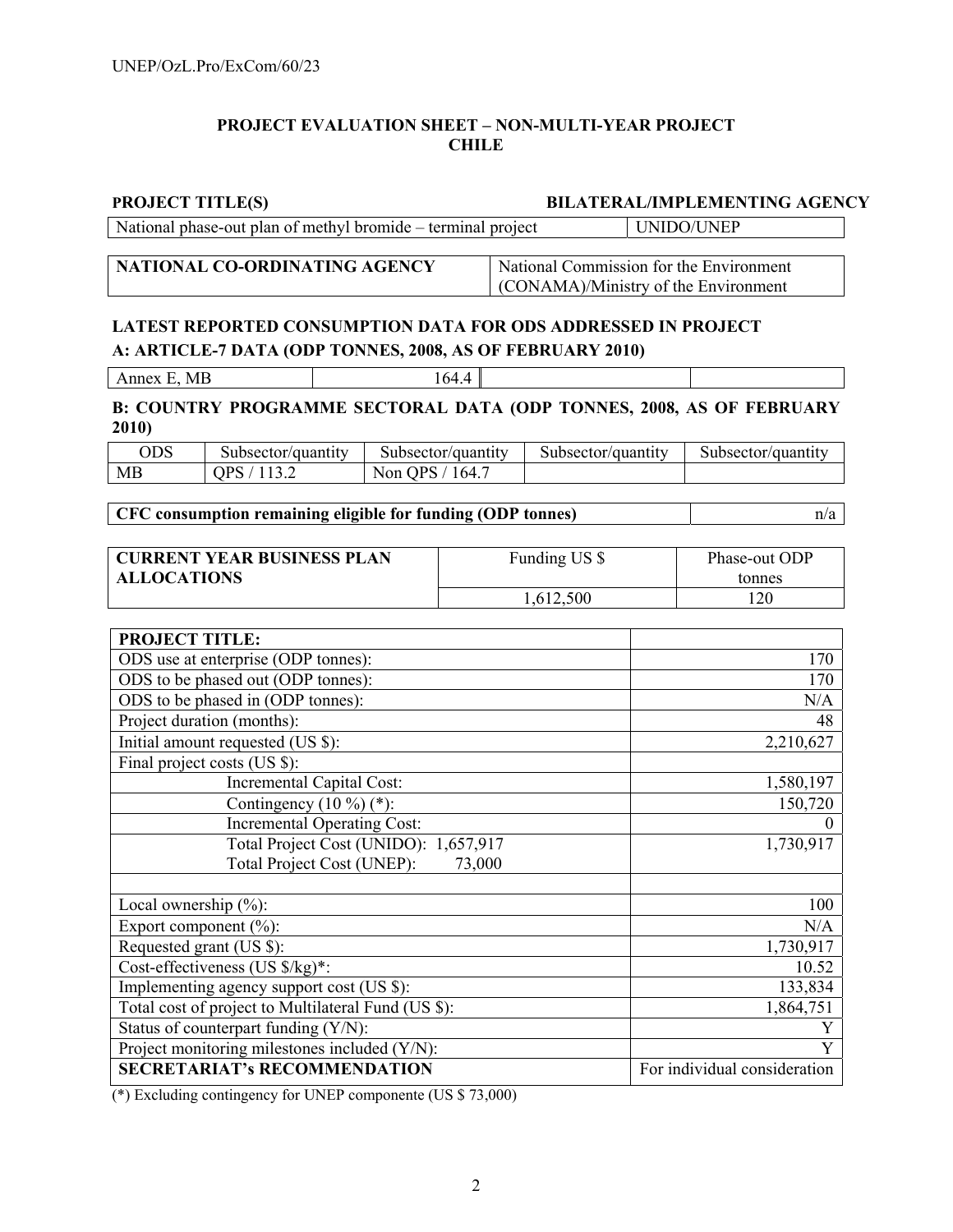# **PROJECT DESCRIPTION**

1. On behalf of the Government of Chile, UNIDO, as the lead implementing agency, has submitted to the  $60<sup>th</sup>$  Meeting of the Executive Committee a terminal project for a national phase-out plan for methyl bromide (MB) at a total cost, as originally submitted, of US \$2,111,627 plus agency support costs of US \$158,372 for UNIDO, and US \$99,000 plus agency support costs of US \$12,870 for UNEP, as originally submitted. Approval of this project will result in the complete phase-out of all controlled uses of MB in Chile.

# **Background**

2. At their  $16<sup>th</sup>$  Meeting, the Parties to the Montreal Protocol noted that Chile was in non-compliance with its obligations under the Montreal Protocol, and requested Chile to submit a plan of action to ensure a prompt return to compliance (decision XVI/22). Consequently, on behalf of the Government of Chile, the World Bank submitted to the 45<sup>th</sup> Executive Committee Meeting, a MB phaseout strategy and plan of action, an investment project addressing all remaining uses of MB in soil applications, and a draft agreement between the Government and the Executive Committee. The Committee noted the phase-out strategy, and approved the project with the agreed phase-out conditions (decision 45/39).

3. At their  $17<sup>th</sup>$  Meeting, the Parties noted that Chile had submitted a plan of action that committed Chile to reducing its controlled uses of MB consumption from 262.8 ODP tonnes in 2004 to 170.0 ODP tonnes in 2005 and to zero ODP tonnes by 1 January 2015 (decision XVII/29). However, at its 48<sup>th</sup> Meeting, the Executive Committee considered a request submitted by the Government of Chile for cancellation of the project that was approved at the  $45<sup>th</sup>$  Meeting. Accordingly, the Committee requested, *inter alia,* that the World Bank return to the Fund US \$691,703 plus agency support costs of US \$51,878 associated with the tranche of the project already funded; and approved revisions to the agreement between the Government and the Executive Committee (decision 48/16(b)(i)).

# **Project for the complete phase-out of MB**

4. The objective of the project is to phase out 170 ODP tonnes of MB used as a soil fumigant in the production of tomatoes, strawberries (fruit and runners) and fruit tree nurseries. The selected alternative technologies to phase out MB are: grafting in part of the tomato production area, and various alternative chemicals (including chloropicrin, 1,3-dichloropropene combined with chloropicrin, metham sodium and/or metham potassium). Implementation of these technologies requires the installation of a greenhouse for the production of grafted tomato plants, and injection pumps and farm equipment for the introduction of alternative chemicals. The project will first introduce the alternative technologies in pilot trials with voluntary participation of growers wishing to evaluate them on their farms, through agreements that clearly delineate the responsibilities of growers and relevant authorities. Technical assistance, training and support will be provided, an integrated management approach will be introduced, and international experts will be contracted to ensure an efficient and effective transition to non-MB fumigation, and the establishment of a system to monitor MB imports.

5. The total cost of the project, as originally submitted, is US \$2,210,627, with the following distribution: US \$1,192,661 for equipment and farm materials, US \$727,000 for training and project coordination, US \$99,000 associated with the policy component (to be implemented by UNEP) and US \$191,966 contingency. The cost-effectiveness of the project is US \$13.00/kg.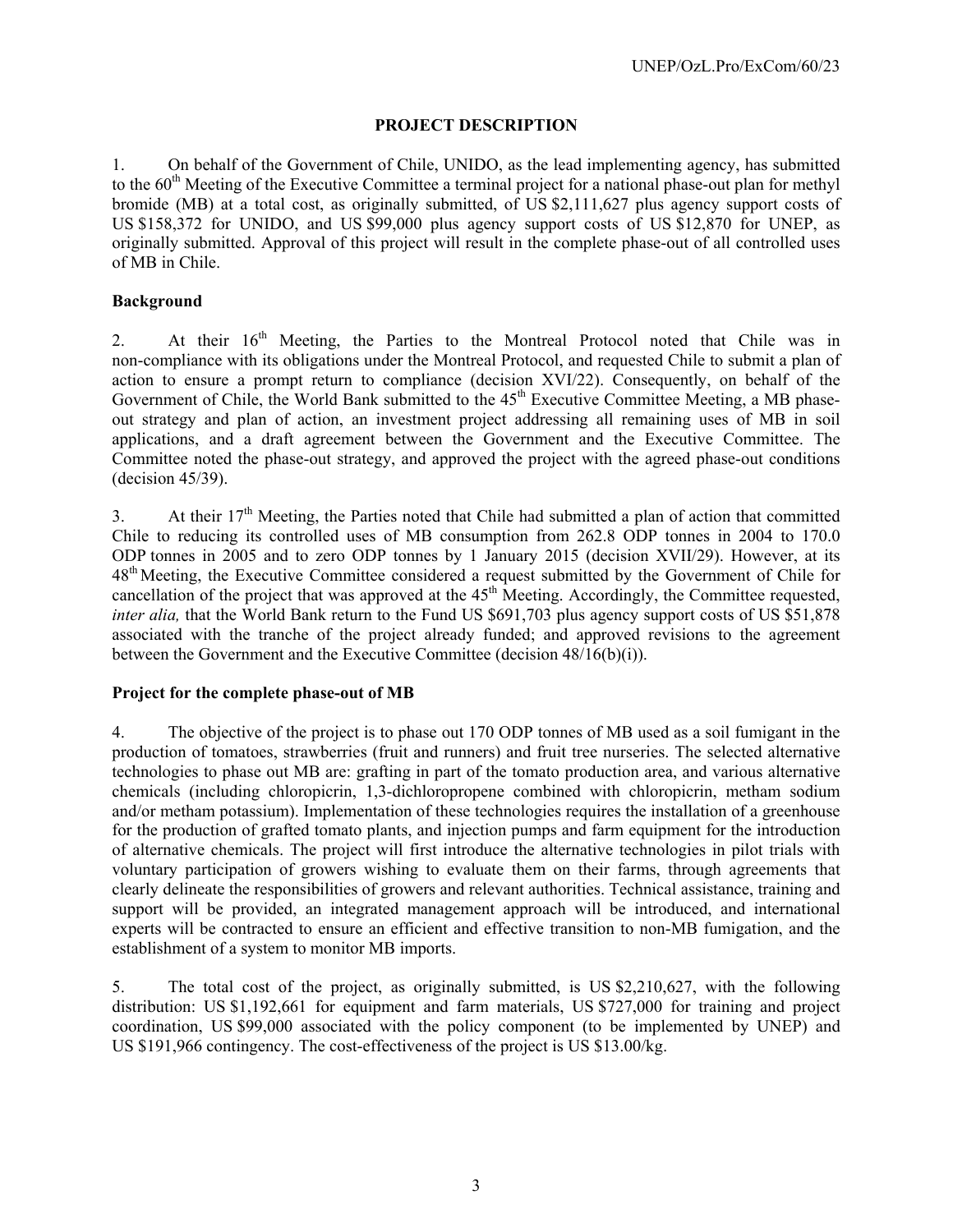# **SECRETARIAT'S COMMENTS AND RECOMMENDATION**

### **COMMENTS**

6. The 2008 MB consumption reported by the Government of Chile of 164.4 ODP tonnes is 5.6 ODP tonnes below the maximum allowable level of 170.0 ODP tonnes for that year.

7. In regard to regulations controlling MB in the country, UNIDO explained that the Ozone Law enacted in 2006 had established the maximum annual import of MB according to the phase-out schedule of the Montreal Protocol. Importers, distributors and users of MB must report quantities purchased, stored, distributed and used, by specific activity, to the Ministry of Agriculture every three months. Any modification of the law or introduction of a new regulation to change the phase-out schedule would take several years, since it would require public consultation with all stakeholders. Accordingly, the Government of Chile has committed to completely phase out consumption of MB by 1 January 2015. UNIDO also indicated that the Government of Chile is confident that, through the implementation of the project, MB consumption will be reduced until it is completely phased-out by the end of 2014.

- 8. The Secretariat and UNIDO discussed several technical issues that were addressed as follows:
	- (a) Regarding the demonstration project for testing MB alternatives in soil treatment applications for tomatoes and peppers approved at the  $25<sup>th</sup>$  Meeting, UNIDO reported that the results of the project were used to the extent possible in designing the investment project. However, the phase-out project includes new alternative chemicals which were not considered in the demonstration project;
	- (b) Noting that the project has been developed more as a demonstration project than as an investment project, where alternative technologies will be first introduced in pilot scale applications, the effectiveness and long-term sustainability of the alternatives was questioned. UNIDO advised that the pilot cases are intended to demonstrate to farmers the effectiveness of the proposed technologies under local conditions, and provide results that will speed up the chemical registration process;
	- (c) When asked why grafting was chosen in only one tomato production area when all other tomato growers have selected alternative chemicals, UNIDO indicated that the project proposes to introduce and adapt to local conditions both grafting and chemical alternatives so that the farmers would be able to select the best technology for them. In the case of grafting, some of the technicians and farmers from that area have already tested this technology in the past. Although experience has shown that this technology could be very competitive, and so could be introduced in other tomato-growing regions in the country. This however would have to be demonstrated in the field.

9. According to the project proposal, growers raised concerns about the potential rejection of agricultural products from Chile by external markets due to the use of MB. Clarification was sought on whether stakeholders considered the possibility that those same markets could also decide to ban imports of products fumigated with alternative chemicals. UNIDO reported that it was aware of the possibility, which had been discussed several times with farmers. However, considering the reluctance to phase out MB, and in order to assist the farmers and enable Chile to comply with the Montreal Protocol, UNIDO decided to accept all the alternative technologies that local farmers are ready to adopt.

10. Several cost issues were also raised with UNIDO in regard to the greenhouses needed to introduce the grafting technology; the number of injection pumps and machines being requested; the request to pay for alternative chemicals without deducting the cost of MB; and the cost of the training programme and project coordination taking into consideration the relatively small area where MB is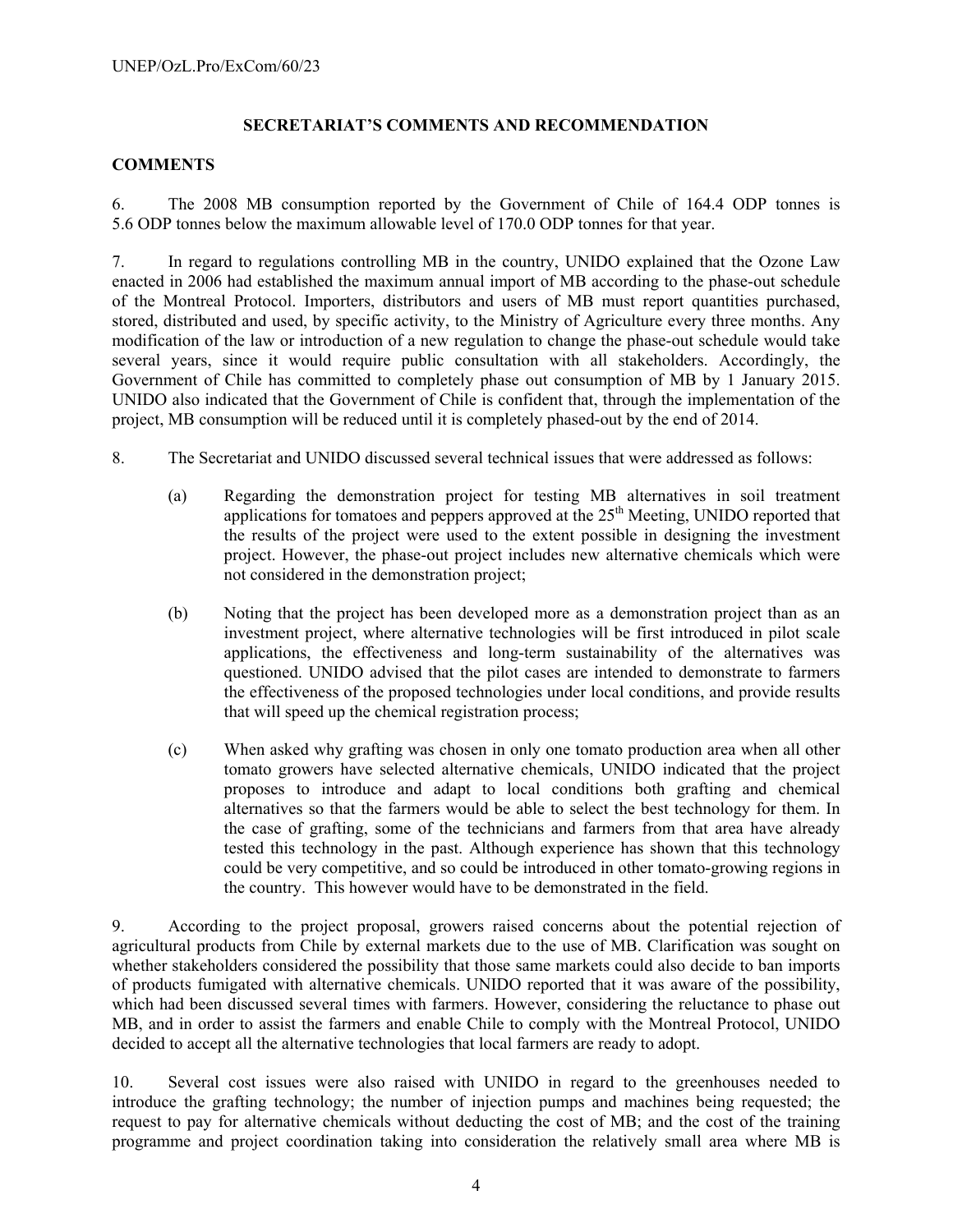currently used, its use in only two crops and the fact that only two alternative technologies have been selected. Similarly, issues were raised about UNEP's proposed activities, which included national experts on promotion of cleaner production, the request for an international expert on legislation when a regulatory framework system is in place, and funding for conference/workshops. In addressing these issues, UNIDO indicated that the funds requested for the greenhouse will be used to adapt some of the greenhouses which are already established in the production areas (owned by the growers), and to adapt one greenhouse established at the University of Valparaiso, with premises for education and extension purposes in the region. Funding requested for the introduction of alternative chemicals will also be used for adapting equipment currently available on farms. Through the UNEP component, national consultants will be hired to establish a monitoring system for MB imports, some training activities in relation to technology transfer will be implemented (jointly with UNIDO), and awareness and dissemination activities will be carried out. As a result of the discussion, the total cost of the project was agreed at US \$1,730,917 with the following distribution: US \$746,197 for equipment and farm materials, US \$761,000 for training (UNIDO component), sub-contracts with local institutions for project implementation and coordination (through local institutions), US \$73,000 associated with training (UNEP component) and policy component to be implemented by UNEP, and US \$ 150,720 contingency. The cost-effectiveness of the project is US \$10.52/kg.

### **Draft agreement**

11. A draft agreement between the Government of Chile and the Executive Committee on the modalities for implementing the MB phase-out project is contained in Annex I to the present document.

#### **RECOMMENDATION**

- 12. The Executive Committee may wish to consider:
	- (a) Approving in principle the terminal project for the national phase-out plan for methyl bromide for Chile, at a total cost of US \$1,657,917 plus agency support costs of US \$124,344 for UNIDO and US \$73,000 plus agency support costs of US \$9,490 for UNEP, on the understanding that no additional funding will be provided for Chile for the phase-out of controlled uses of methyl bromide in the country;
	- (b) Approving the draft agreement between the Government of Chile and the Executive Committee for the phase-out of controlled uses of methyl bromide contained in Annex I to the present report; and
	- (c) Further approving the first tranche of the national phase-out plan for methyl bromide at a total cost of US \$1,100,000 plus agency support costs of US \$82,500 for UNIDO and US \$73,000 plus agency support costs of US \$9,490 for UNEP.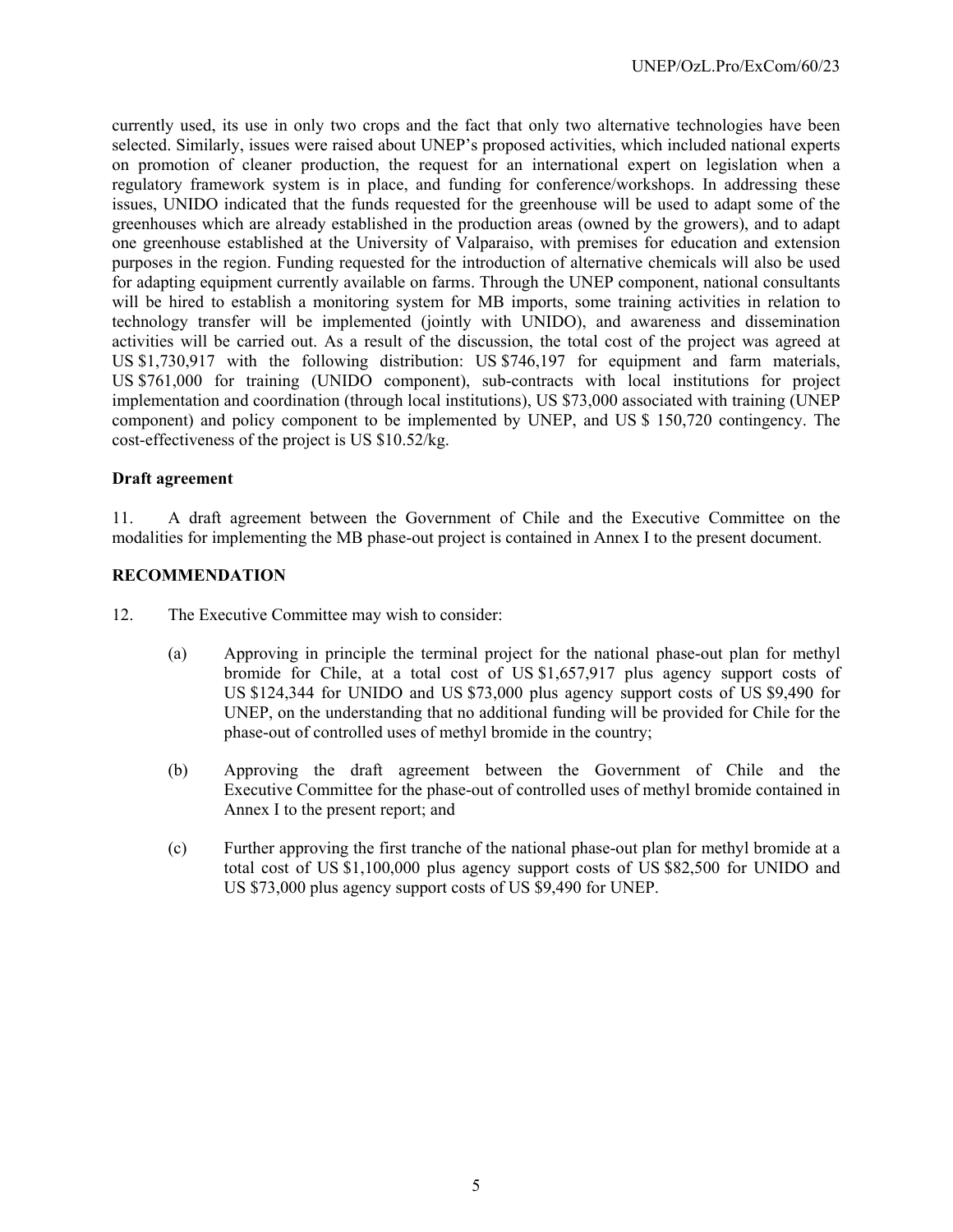### **PROJECT EVALUATION SHEET – MULTI-YEAR PROJECTS**

#### **Chile**

| (I) PROJECT TITLE                             |                |             |                                                           |                      |                      | <b>AGENCY</b>    |                      |                      |          |                      |                |         |                       |                            |                                           |
|-----------------------------------------------|----------------|-------------|-----------------------------------------------------------|----------------------|----------------------|------------------|----------------------|----------------------|----------|----------------------|----------------|---------|-----------------------|----------------------------|-------------------------------------------|
| Canada<br>CFC phase out plan                  |                |             |                                                           |                      |                      |                  |                      |                      |          |                      |                |         |                       |                            |                                           |
| (II) LATEST ARTICLE 7 DATA (ODP Tonnes)       |                |             |                                                           |                      |                      |                  | Year: 2008           |                      |          |                      |                |         |                       |                            |                                           |
| CFC: 47.9                                     |                | CTC: 0      |                                                           |                      | Halons: 0            |                  | MB: 164.4            |                      |          | TCA: 0               |                |         |                       |                            |                                           |
|                                               |                |             | (III) LATEST COUNTRY PROGRAMME SECTORAL DATA (ODP Tonnes) |                      |                      |                  | <b>Year: 2008</b>    |                      |          |                      |                |         |                       |                            |                                           |
| <b>Substances</b>                             | <b>Aerosol</b> | <b>Foam</b> | <b>Halon</b>                                              |                      | Refrigeration        |                  | Solvent              | <b>Process Agent</b> |          | <b>MDI</b>           | <b>Lab Use</b> |         | <b>Methyl Bromide</b> | <b>Tobacco</b><br>fluffing | <b>Total Sector</b><br><b>Consumption</b> |
|                                               |                |             |                                                           |                      | <b>Manufacturing</b> | <b>Servicing</b> |                      |                      |          |                      |                | QPS     | <b>Non QPS</b>        |                            |                                           |
| <b>CFC</b>                                    |                |             |                                                           |                      | 4.8                  |                  | 43.1                 |                      |          |                      |                |         |                       |                            | 47.9                                      |
| <b>CTC</b>                                    |                |             |                                                           |                      |                      |                  |                      |                      |          |                      |                |         |                       |                            | <b>O</b>                                  |
| Halons                                        |                |             |                                                           |                      |                      |                  |                      |                      |          |                      |                |         |                       |                            | $\overline{0}$                            |
| Methyl Bromide                                |                |             |                                                           |                      |                      |                  |                      |                      |          |                      |                | 113.2   | 164.7                 |                            | 277.8                                     |
| Others                                        |                |             |                                                           |                      |                      |                  |                      |                      |          |                      |                |         |                       |                            | $\overline{0}$                            |
| <b>TCA</b>                                    |                |             |                                                           |                      |                      |                  |                      |                      |          |                      |                |         |                       |                            | $\overline{0}$                            |
| (IV) PROJECT DATA                             |                |             |                                                           |                      |                      |                  |                      | 2008                 |          | 2009                 | 2010           | Total   |                       |                            |                                           |
| <b>Montreal Protocol Consumption Limits</b>   |                |             |                                                           |                      |                      | <b>CFC</b>       |                      | 124.3                |          | 124.3                | 0.             |         |                       |                            |                                           |
| Maximum Allowable Consumption (ODP Tonnes)    |                |             |                                                           |                      |                      | <b>CFC</b>       |                      | 124.3                |          | 124.3                | 0.             |         |                       |                            |                                           |
|                                               |                |             | <b>Project Costs</b><br>Canada                            |                      |                      | 176,000.         |                      | 261,500.             |          | 437,500.             |                |         |                       |                            |                                           |
| <b>Project Costs (US\$)</b>                   |                |             |                                                           |                      |                      |                  | <b>Support Costs</b> | 22,880.              |          | 33,995.              |                | 56,875. |                       |                            |                                           |
|                                               |                |             |                                                           |                      | <b>Project Costs</b> | 176,000.         |                      | 261,500.             |          | 437,500.             |                |         |                       |                            |                                           |
| Total Funds Approved in Principle (US\$)      |                |             |                                                           | <b>Support Costs</b> | 22,880.              |                  | 33,995.              |                      | 56,875.  |                      |                |         |                       |                            |                                           |
| Total Funds Released by the ExCom (US\$)      |                |             |                                                           | <b>Project Costs</b> | 176,000.             |                  | 0.                   |                      | 176,000. |                      |                |         |                       |                            |                                           |
|                                               |                |             |                                                           | <b>Support Costs</b> | 22,880.              |                  | 0.                   |                      | 22,880.  |                      |                |         |                       |                            |                                           |
| Total Funds Requested for Current Year (US\$) |                |             |                                                           |                      | <b>Project Costs</b> |                  |                      |                      | 261,500. | 261,500.             |                |         |                       |                            |                                           |
|                                               |                |             |                                                           |                      | <b>Support Costs</b> |                  |                      |                      | 33,995.  | 33,995.              |                |         |                       |                            |                                           |
| (V) SECRETARIAT'S RECOMMENDATION:             |                |             |                                                           |                      |                      |                  |                      |                      |          | For blanket approval |                |         |                       |                            |                                           |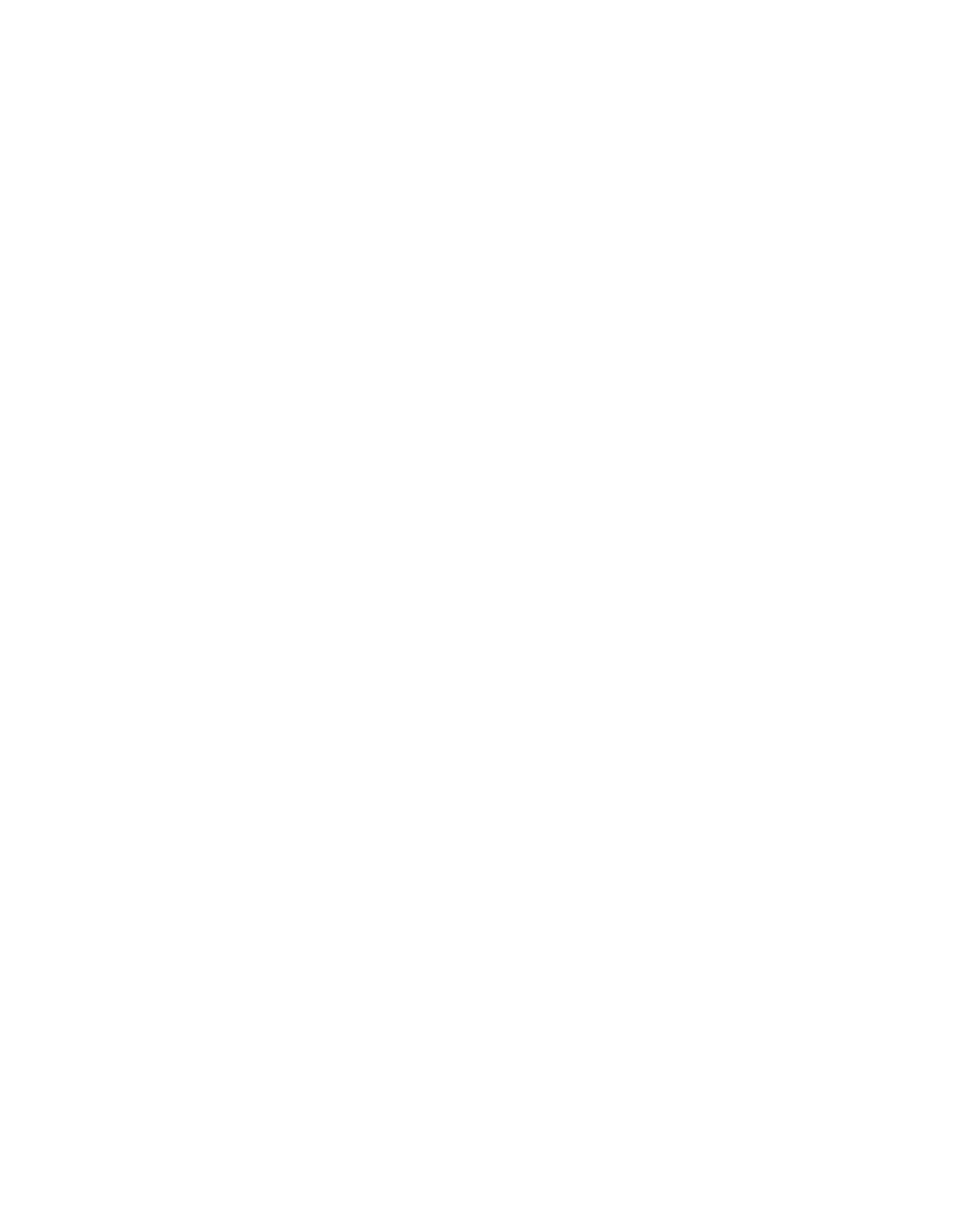### **PROJECT DESCRIPTION**

13. On behalf of the Government of Chile, the Government of Canada has submitted to the  $60<sup>th</sup>$  Meeting of the Executive Committee a request for funding for the second and final tranche of the servicing sector terminal CFC phase-out plan (Service Plan) for Chile, at a cost of US \$261,500 plus agency support costs of US \$33,995. The submission also includes a progress report on the implementation of the Service Plan during 2008 and 2009, the verification report required by the Agreement and the implementation programme for 2010.

### **Background**

14. The Service Plan for Chile was approved by the Executive Committee at its 55<sup>th</sup> Meeting to completely phase out CFC consumption in the country by the end of 2009. Total funding of US \$437,500 plus agency support costs of US \$56,875 was approved in principle by the Executive Committee. At the same meeting, the Committee approved US \$176,000 plus agency support costs of US \$22,880 for the implementation of the first tranche of the Service Plan.

#### Progress report and verification report

15. Under the Service Plan good practices in refrigeration are being reviewed with major stakeholders, and the current review of the technician's certification process is expected to be completed by 2011. The train-the-trainers workshop for service technicians has been completed and several training workshops have been conducted, resulting in a total of 120 additional technicians trained. Of the 45 requests for the retrofit of CFC-based refrigeration equipment that were approved, 25 pieces of equipment were converted to alternative refrigerants and 20 end-users withdrew their application due to difficulties in paying their share. It is expected that over 70 additional conversions will be completed by the end of 2010. A consultant has been contracted to oversee the general implementation of the Service Plan.

16. A verification report on the levels of CFC consumption for the years 2008 and 2009 has been prepared. The verification report concluded that the CFC "consumption target for 2008 has been fulfilled largely since the total imports that year were only 38.5 per cent of total licenses issued". The auditor also concluded that "the regulations and procedures installed to comply with the national targets have worked out properly. Every actor has participated in a proper manner receiving licenses (quotas) to import products and following controls and regulating steps".

17. As of December 2009, of the US \$176,000 approved for the first tranche, US \$73,976 had been disbursed. The balance of US \$102,024 will be disbursed in 2010.

#### Plan of action for the second tranche of the Service Plan

18. The Government of Chile commits to implementing the following activities under the second work programme of the Service Plan: continued implementation of the incentive programme to convert 100 display refrigeration systems, 14 agro-industrial cold rooms and 13 hospital cold rooms; the certification of some 400 refrigeration and air conditioning technicians and professionals. The training of an additional 500 technicians (basic training courses), with refresher courses for another 700 technicians. Monitoring and verification activities will also take place.

#### **SECRETARIAT'S COMMENTS AND RECOMMENDATION**

# **COMMENTS**

19. The 2008 CFC consumption reported by the Government of Chile under Article 7 of the Montreal Protocol of 47.9 ODP tonnes was already 76.4 ODP tonnes below that of 124.3 ODP tonnes allowed for that year. CFC consumption in 2009 has been estimated at 21.8 ODP tonnes. The Government of Canada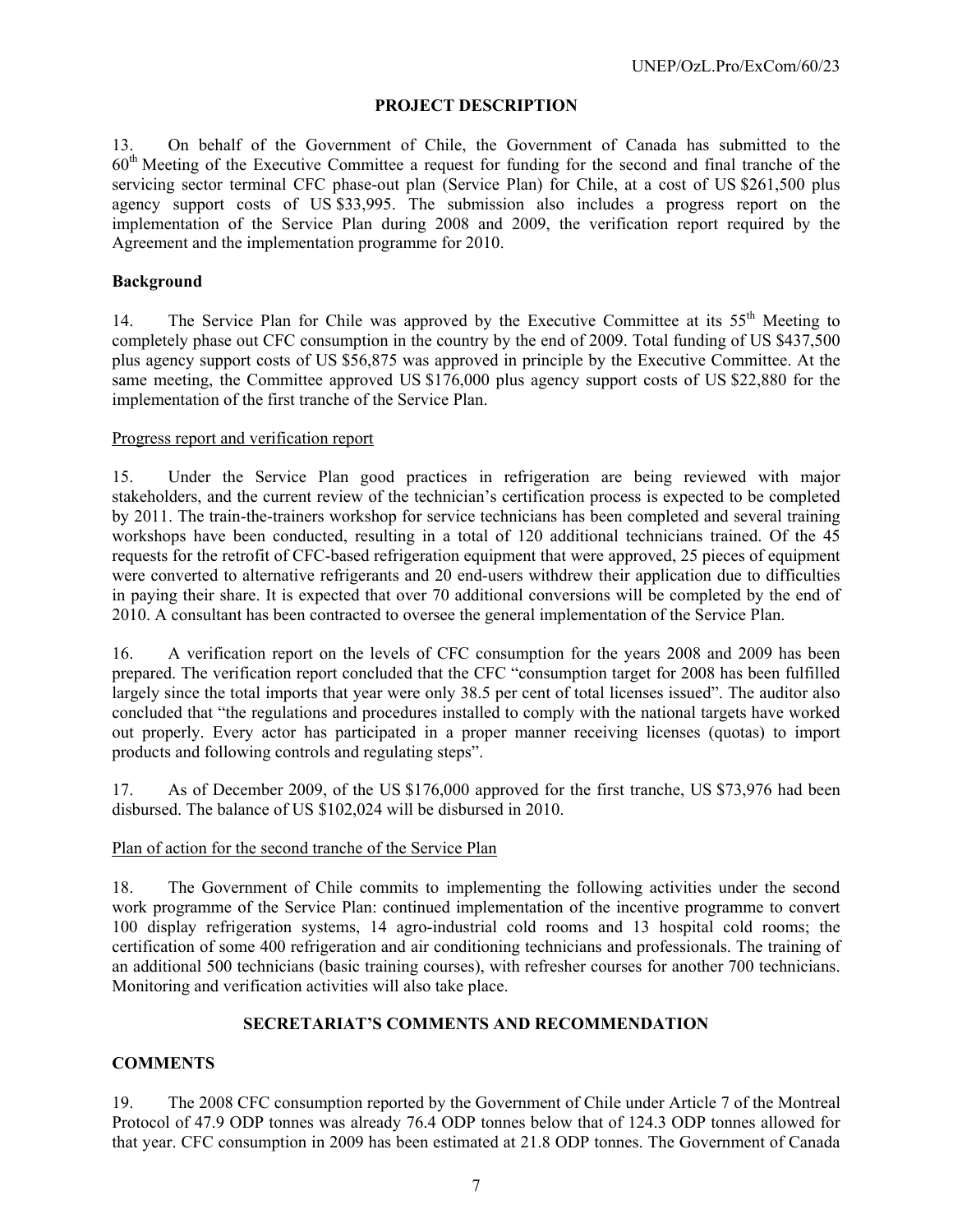reported that CFC consumption has declined gradually since then due to the implementation of the RMP and the ongoing retirement of CFC-based equipment. Apart from specific activities that contributed to reducing CFC consumption (such as improved technician practices), the RMP helped to raise awareness and increase cooperation among stakeholders in the refrigeration and air conditioning industry in Chile, which quickly began the transition towards alternatives. Canada also assured the Government of Chile's commitment to sustain zero CFC consumption beyond 2009 by completing all activities in the Service Plan.

20. Detailed information on the ODS legislation and procedures to ensure compliance with the Protocol has been presented in the verification report. The ODS legislation and the licensing system in place address HCFCs. With regard to the quota system, the Government of Canada explained that although there are no quotas for HCFCs, importers and exporters of HCFCs must be registered like importers and exporters of other ODS. In addition, any person wishing to import or export HCFCs must obtain authorizations from the ministries of Health and Customs.

21. The Secretariat discussed technical issues with Canada related to the incentive programme. This programme is expected to recover a total of 0.5 ODP tonnes of CFC-12 from converted systems. The recovered refrigerant has been recycled using equipment provided under the RMP and is currently held by trained technicians for use in other equipment. CFC-12 has been replaced by HFC-134a, while R-502 has been replaced by R-507 (a mixture of HFC-125 and HFC-143a). The Government of Canada also indicated that although the actual number of refrigeration systems directly converted through the project is lower than originally envisaged, conversions are being planned in such a way as to encourage further conversions. Owners of several commercial refrigeration systems will receive a subsidy for the conversion of one piece of equipment at most, while owners of agro-industrial systems will receive subsidies for a maximum of ten pieces of equipment. In the ongoing courses on good practices, CFC-based equipment is routinely retrofitted to alternatives. It is expected that in sectors where retrofits are less costly to undertake, technicians will perform retrofits as CFCs are no longer available. Furthermore, CFCs recovered from de-commissioned equipment can be re-used in other equipment, making full use of the recovery/recycling scheme in operation.

22. Considering that no more CFCs can be imported into the country as of 1 January 2010; that over 2,100 refrigeration technicians have been trained in the country; that only a relatively small number of CFC-based equipment can be feasibly retrofitted; and that funding for the preparation of the HPMP was approved for UNDP at the 55th and 57th meetings, the Secretariat suggested that the Government of Canada examines the merits of focusing the final tranche of the Service Plan on specific activities that will sustain zero consumption of CFCs. Canada indicated that there is still a significant amount of CFC being used in older refrigeration equipment. The priority of the Service Plan, at this stage, should therefore be to sustain zero consumption of CFCs and facilitate the transition from CFC-based equipment to alternative technologies in order to avoid abrupt or premature retirement of equipment, which could create difficulties for small end-users. Hence, in 2010 at least, it is not likely that resources from the Service Plan can be directed towards the phase-out of HCFCs. However, more effort will be made to incorporate HCFC issues and related training within the courses on good practices planned for the second and final tranche of the project.

# **RECOMMENDATION**

- 23. The Fund Secretariat recommends that the Executive Committee:
	- (a) Takes note of the progress report on the implementation of the first tranche of the servicing sector terminal CFC phase-out plan (Service Plan) in Chile;
	- (b) Takes note of the verification report of 2008 CFC consumption;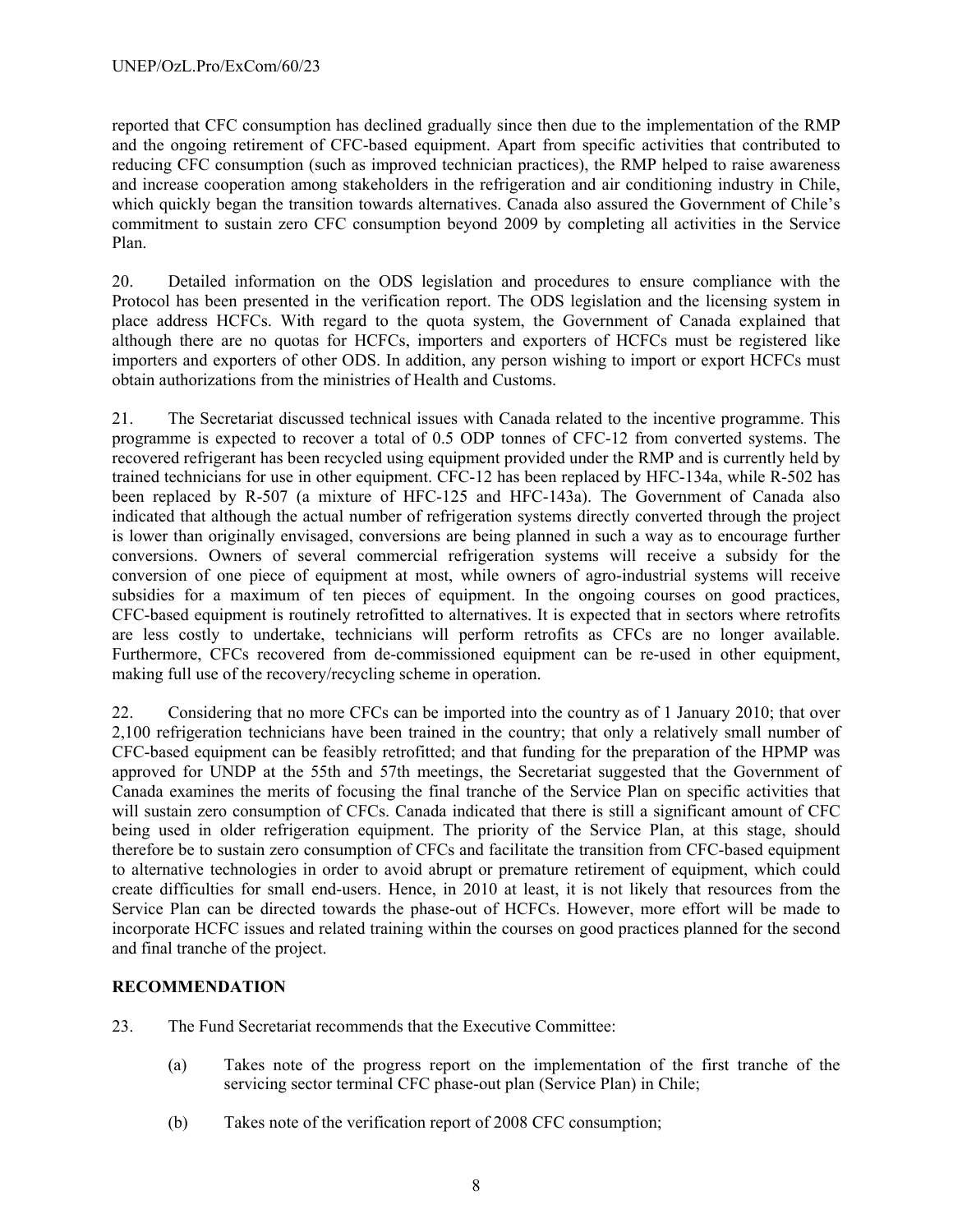- (c) Approves the 2010 annual implementation programme associated with the second tranche; and
- (d) Requests the Government of Chile, with the assistance from the Government of Canada, to submit a progress report on the implementation of the work programme associated with the second and final tranche of the Service Plan no later than the 63<sup>rd</sup> Meeting of the Executive Committee.

24. The Secretariat further recommends blanket approval of the 2010 plan associated with the second and final tranche of the Service Plan for Chile, with associated support costs at the funding level shown in the table below:

|     | <b>Project Title</b>                                              | Project<br><b>Funding (USS)</b> | (US\$) | <b>Support Cost</b>   Implementing<br>Agencv |
|-----|-------------------------------------------------------------------|---------------------------------|--------|----------------------------------------------|
| (a) | Servicing sector terminal CFC phase-out plan (second)<br>tranche) | 261.500                         | 33,995 | Canada                                       |

- - - -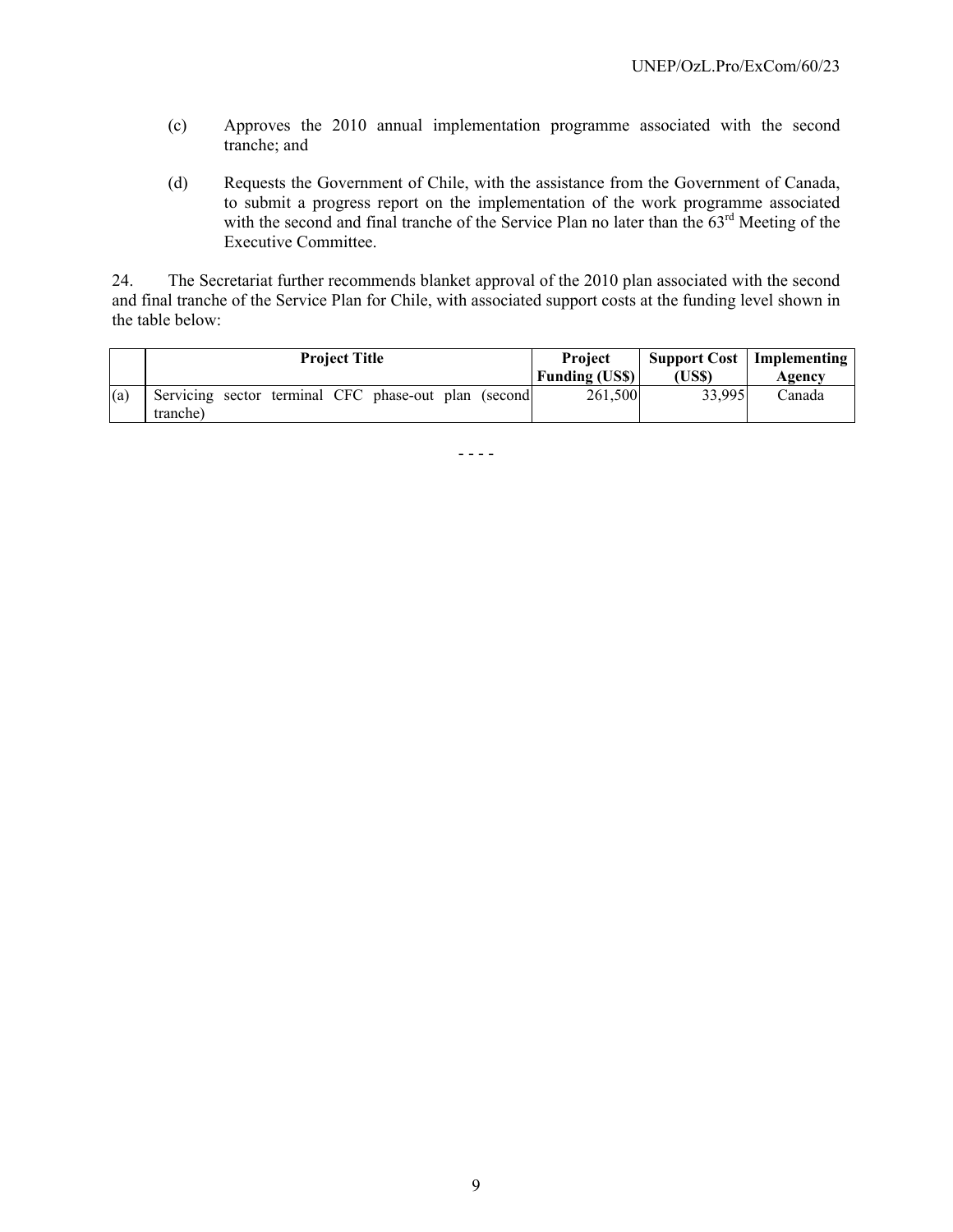#### **Annex I**

#### **Draft**

#### **AGREED CONDITIONS FOR THE PHASE-OUT OF METHYL BROMIDE IN CHILE**

- 1. The Executive Committee:
	- (a) At its  $32<sup>nd</sup>$  Meeting, approved US \$805,000 as the total funds that will be available to Chile to achieve the complete phase-out of methyl bromide (MB) used in the fruit replanting and nursery sectors (76.2 ODP tonnes), to be implemented by UNDP;
	- (b) At its  $45<sup>th</sup>$  Meeting, approved in principle an additional US \$2,547,156 as the total funds available to Chile to achieve the complete phase-out of MB used in the remaining soil fumigation sectors, excluding quarantine and pre-shipment applications (additional 136.3 ODP tonnes), to be implemented by the World Bank;
	- (c) At its  $48<sup>th</sup>$  Meeting, noted the cancellation by the Government of Chile of the project for the complete phase-out of MB used in the remaining soil fumigation sectors, excluding quarantine and pre-shipment applications approved at its 45th Meeting.; and
	- (d) At its  $60<sup>th</sup>$  Meeting, approved an additional US \$1,730,916 as the total funds that will be available to Chile to achieve the complete phase-out of MB used in the horticultural sector (additional 164.4 ODP tonnes), to be implemented by UNIDO and UNEP.

2. As reported to the Ozone Secretariat, MB consumption in 2008 was 164.4 ODP tonnes, excluding MB that was used in quarantine and pre-shipment applications. The MB baseline for compliance is 212.5 ODP tonnes. Chile has achieved compliance with the Montreal Protocol's 20 per cent reduction in 2005.

3. Through implementation of the above projects, Chile commits to achieve the total phase out of all controlled uses of MB by 1 January 2015, thus ensuring compliance with the Protocol's targets. Chile also commits to the use of import restrictions and other policies it may deem necessary to meet the complete phase-out of MB.

4. Disbursement of the funding approved for UNIDO and UNEP for the horticultural sector will be in accordance with the following schedule, and with the understanding that a subsequent year's funding will not be disbursed until the Executive Committee has favourably reviewed the prior year's progress report:

|       |              | Total funding (US\$) * |              |  |  |
|-------|--------------|------------------------|--------------|--|--|
| Year  | <b>UNIDO</b> | UNEP                   | <b>Total</b> |  |  |
| 2010  | ,100,000     | 73,000                 | 1,173,000    |  |  |
| 2013  | 557,917      |                        | 557,917      |  |  |
| Total | ,657,917     | 73,000                 | ,730,917     |  |  |

\* without support cost

5. The Government of Chile is entering into this agreement with the Executive Committee on the understanding that, should additional MB consumption be identified at a later date, the responsibility to ensure its phase-out will lie solely with the Government.

6. The Government of Chile, in agreement with UNIDO and UNEP, will have flexibility in organizing and implementing the components of the project which it deems more important to meet the MB phase-out commitments. UNIDO and UNEP agree to manage the funding for the project in a manner